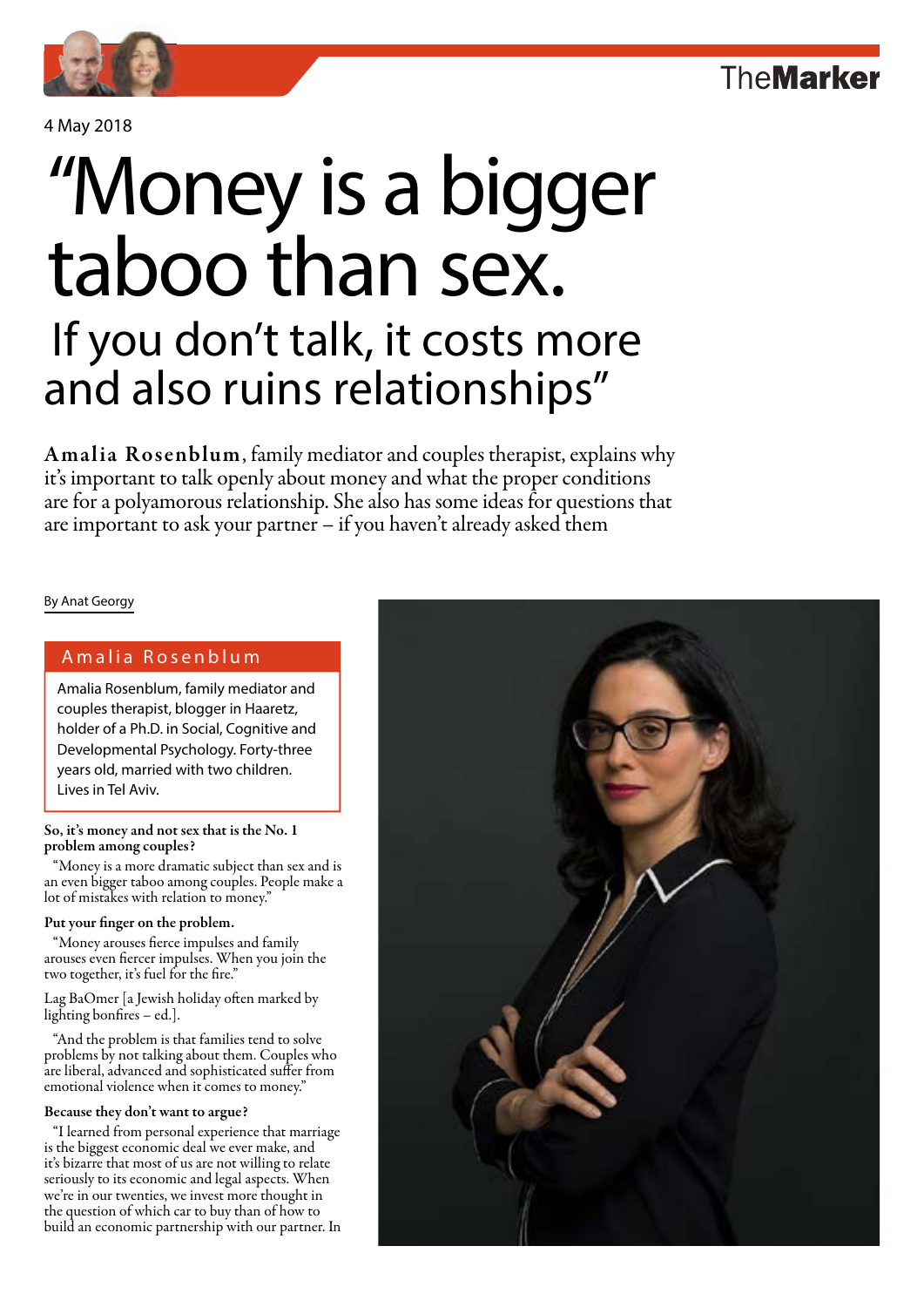our family, it was the height of absurdity because it was a home where people talked, with Playboy magazine in the living room - but we didn't talk about money. One of our family legends concerns the house my parents bought in Jaffa."

#### Your father, the journalist Adam Baruch, and your mother, the artist Ariella Shvide.

"According to the legend, the house cost 30,000 lirot and my father's father, Asher Rosenblum, who was a lawyer and the first director-general of the Interior Ministry, gave them a check for 10,000 lirot. My mother's father, who was a day laborer, came from the Krayot [a cluster of mainly bluecollar towns near Haifa – ed.] and pulled 10,000 lirot in cash out of his boot. Everybody gave onethird. Is that equal?"

#### You tell me.

"My father thought it was, but for many years my mother carried with her the feeling that it wasn't fair."

#### And that created confrontations between them.

"My parents had a honeymoon that lasted for two years during which they lived in New York, where I was born in the legendary Chelsea 666Hotel. But beyond that honeymoon, relations between them weren't good, among other things, due to the feeling of the class difference they lived with – she came from the working class while he was from the bourgeoisie, so to speak."

#### And it was never fully resolved.

"Their solution was not to talk about it and thus were developed secrets and lies, suffocation and unease. In the end, they divorced, with the straw that broke the camel's back being money. And it was not because of a shortage of money. When I was a girl, I remember that my father would hint at things. Every time we went past an empty lot between buildings, he would let slip: 'Inheritance feud.' In time, I discovered that he was right about many things. Today I know that when I go to a bar mitzvah and the brother of one of the parents is absent, you can be pretty certain there's an argument over money within the family."

#### In short, talk.

"Because if we don't talk about money, it's problematic and costs money, and we also destroy the relationship. Of course, it's not one-dimensional – money always enfolds within itself many other things. In effect, all through adult life there is an encounter between money and emotions. It's a crucial encounter and if it's unsuccessful, we find ourselves dragging along problems. Would you like examples of two or three questions with which new couples can open this conversation?"

#### Go ahead.

"Do your parents pay any of your bills? Would you agree to accept help from them in the future? Do you currently owe money to any of your friends? Is it important to you to buy brand names? Do you have any savings? Do you think it's your responsibility to help your members of your extended family if they need it?"

#### Is all of this preparation for a prenuptial agreement?

"I very highly recommend making a prenuptial agreement. Until recently, such an agreement was viewed as a symbol of the troubles of the rich. In the 1980s and 1990s, it was something that a wealthy man would do with his fourth wife, who married him for his money. Family reality has changed since then and it obliges a new arrangement – whether this is your first marriage, or you've been married before, or your children have fallen in love and you, as parents, can't sleep at night because you fear that everything you worked for all your lives is going to slip through your fingers."

#### They say it damages the romance.

"People say lots of baseless things – that it's not romantic, that it's forbidden to talk about such things at the beginning of the relationship, that it's only for the wealthy, that it will ruin the relationship."

## **TheMarker**



#### And it won't?

"No, it's giving thought to the long term and it's not anti-love. People are naïve; they think that if you don't make an agreement, there won't be an agreement. But actually, if there is no financial agreement, there is a financial agreement – it's simply the laws of the state. One of the advantages is that talking about a financial agreement forces the couple to hold an honest discussion about money, which averts a lot of friction down the road."

#### Does everyone need a prenuptial agreement?

"Except if you're a couple that's really starting from scratch."

#### Nevertheless, it can create tension and damage a relationship.

"Of course. It's a sensitive matter. It could harm a relationship but it doesn't have to. If you do it before it's too late, you won't blame the parents, you'll know how to consult with lawyers, and you'll be helped by a mediator with a therapeutic background – you'll succeed in disarming the bomb that's called a prenuptial agreement. This promises you a much happier life as a couple."

#### What did you mean when you said 'won't blame the parents'?

"There are people who tend to think it's easier to say their parents asked them to do it."

"People say lots of baseless things – that it's not romantic, that it's forbidden to talk about such things at the beginning of the relationship... "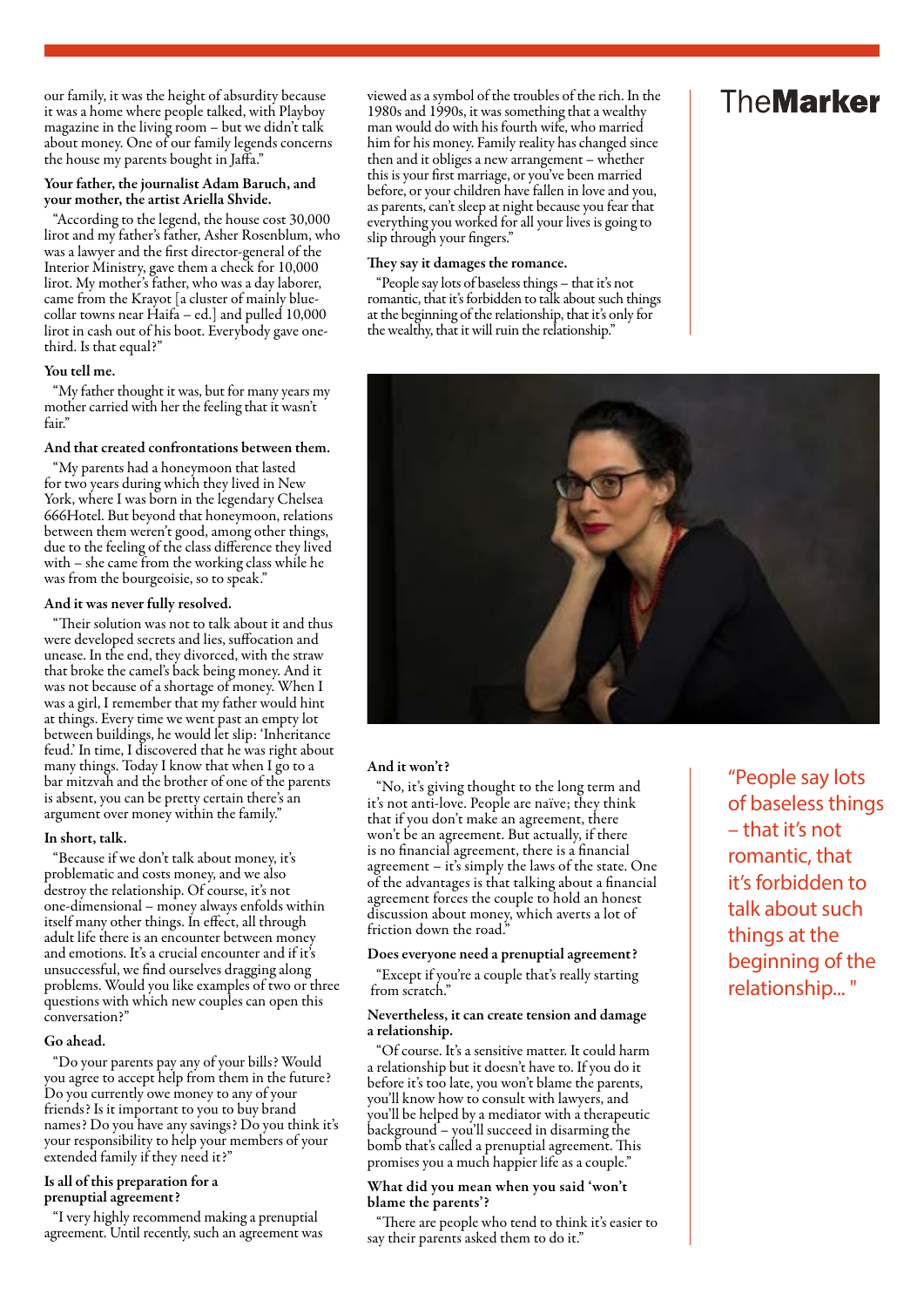### **TheMarker**



#### Sometimes that's also true.

"When I was 18, I met my first husband, Assaf Bernstein, who went to study filmmaking in New York. I set off on what was supposed to be a prearmy trip, but during those two months, we fell in love and decided to get married. Assaf 's parents asked that I sign a prenuptial agreement.

#### Because they were wealthy?

"His grandfather established Amcor and was one of the leading industrialists in Israel. Assaf grew up in Herzliya Pituach and on our first date, he told me an anecdote connected with horses. It didn't mean a thing to me. I came from a poor family, it was a bohemian home, we went to afterschool activities, we had clothes, we ate out sometimes, we even flew overseas occasionally."

#### But there were no horses.

There were no horses. And this made me realize that there was a major economic gap between our two families."

#### And did you accept the prenuptial agreement?

"Yes, in spite of – or maybe because of – being 18 years old. The thing that turned this agreement into something simple and intelligent was the fact that it was agreed that if the marriage lasted longer than five years, the agreement would cancel itself."

#### Why was that so intelligent?

"Because contrary to the stereotypes, it had a good effect on the relationship. Assaf 's parents – his father, the poet and the former CEO of Amcor, Ory Bernstein, and his mother, the writer Hadara Lazar – were my second family. They raised me from the age of 18 till 32. The agreement helped them see that the relationship with Assaf was genuine and to feel comfortable about getting close to me and trusting me. They were good to me; thanks to them and to my sojourn in their high socioeconomic class, I could live in New York and study for four different degrees, and also

while in New York, get a peek into what today is called the 1 percent."

#### What did you see when you took this peek into the life of the 1 percent?

"I had a girlfriend who would buy everything for her boyfriend, even a toothbrush. Why? Because he concealed from her that he was the son of one of the wealthiest families in Europe. But after the wedding, everything changed. On his first birthday after all was revealed, she bought him a black rhinoceros, using their joint money."

#### A black rhinoceros?

"Yes, it was one of those rich-people things. Later she showed me the plans for their house and it had a mudroom."

#### What is that good for?

"She also asked that question. He told her: 'What? Where else would you take off your boots after you go riding?'"

#### Horses!

"In the end, they divorced and she got \$10 million. I'll never forget that she and her girlfriends thought this was unfair and she was deprived."

#### It's all relative.

"From my encounter with these people, I learned that the relationship to money is not a thing that changes according to the amount of money you have. Whether you buy your partner a toothbrush or a rhinoceros, you carry along 'issues.' Through Assaf 's parents, I discovered a different and daring approach. From my relationship with them, I learned that if we talk about money openly and respectably, we save money and rescue our relationship. They understood that it's important not to control your children by means of promising them money. People think that if you give your children money while you're still alive, they'll say 'bye-bye' – and if you don't give it to them, they'll always revolve around you."

"I had a girlfriend who would buy everything for her boyfriend, even a toothbrush. Why? Because he concealed from her that he was the son of one of the wealthiest families in Europe. But after the wedding, everything changed. On his first birthday after all was revealed, she bought him a black rhinoceros"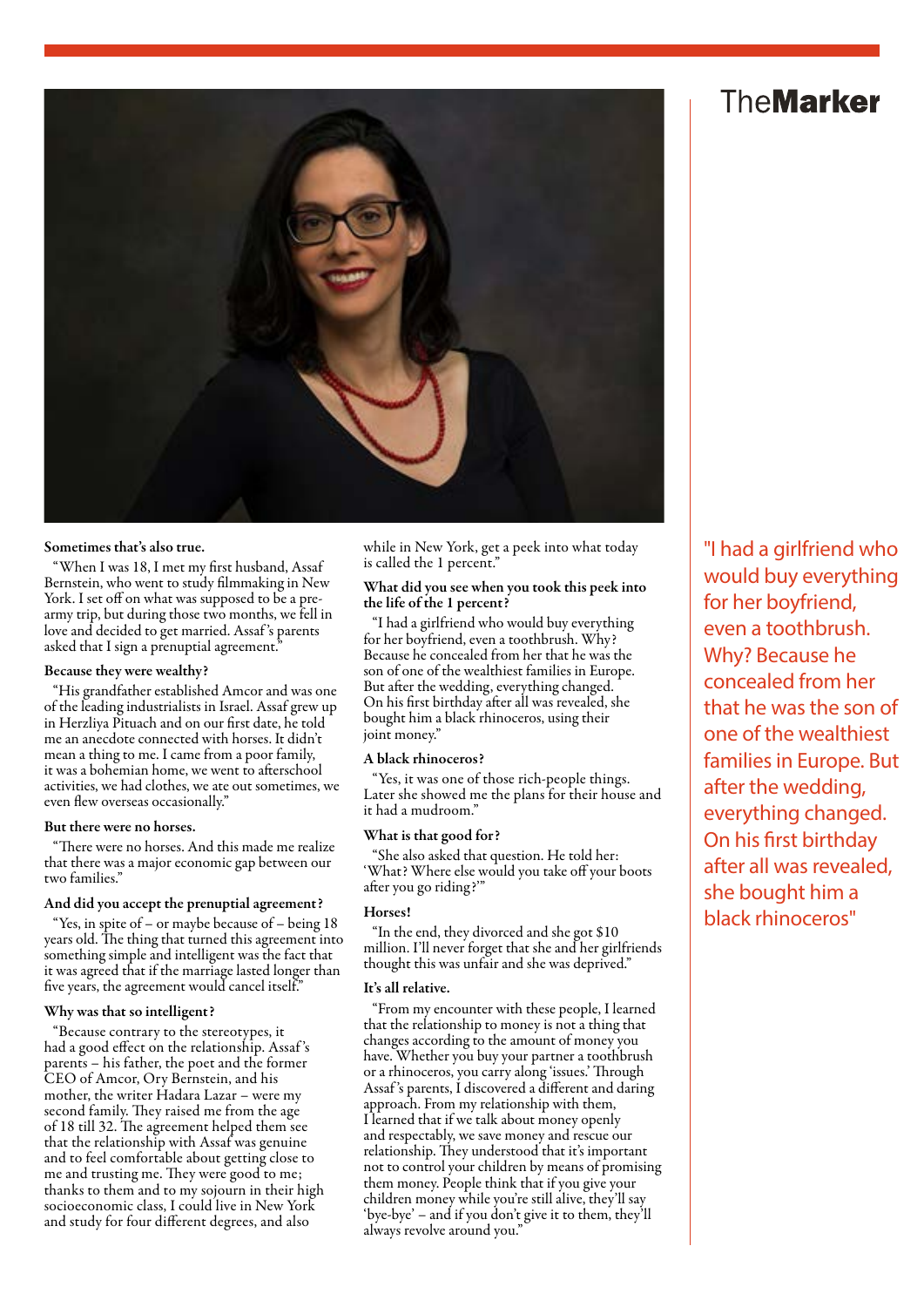#### And it's the opposite.

"Of course. I believe in the saying 'If you love someone, set them free.' I recommend not only a prenuptial agreement but also a divorce agreement in which you also try to preserve a family structure after the separation while thinking about the next generation."

#### That is also from personal experience.

"We were married for 14 years and we divorced when Ella, our daughter, was a year-and-a-half old. Despite the fact that we weren't of one mind about the separation and we had a certain amount of property – apartment, car, bank account, investment portfolio, as well as a child – Assaf and I reached agreement in a half-hour phone call. Afterward, he opened the Yellow Pages and found us a lawyer, and we dictated to him what to write in the agreement. We went to court and afterward to the rabbinate, and after we got the divorce, we sat at the bar at the Brasserie, drank two glasses of cava and peacefully went our separate ways."

#### So, offer a tip to the newly divorced.

"If you're facing a divorce and are undecided about how to proceed, rise above yourselves and don't rely on gender stereotypes. Understanding of and sensitivity to the existence of a female language and a male language can help you create a new, mutual text together that will enable you to embark on your new lives in the knowledge that you are fair and responsible human beings, and that the agreement also reflects admirably upon the good that was – and will be – between you."

#### What should be in this agreement?

"A good divorce agreement is one that you'll never open again. Ella is already 13 and I'm sure that Assaf doesn't even know where the agreement is. Even back then, I knew he would be successful and truly, since the series Fauda (Assaf directed the first season), all the doors have opened for him. He travels a lot and directs all over the world, and we manage just fine with that."

#### For instance?

"After five or six years, it dawned on me that I didn't remember agreeing to link the alimony payments to the cost-of-living index. The linkage had piled up into a large sum. I didn't know what to do – I didn't want to burden Assaf with it, but on the other hand, I didn't want to give up a great deal of money."

#### A true dilemma.

"During that period, Assaf 's wife, the actress Michal Blankstein, was in her first pregnancy. She called and said to me: 'I love Ella so much and I'm afraid she'll have a crisis after the birth, so I thought maybe I'd take her to London for five days – just her and me."

#### Wow, that's terrific.

"I said to myself, what's so important about the money; what's important is whatever gives a sense of security and preserves good relations. After all, what do you want when you get divorced other than the good of your children? When I placed these two values up against one another – the difference in linkage or the good relationship between my daughter and her father's wife – it was clear to me what was more important."

#### And what happened in the end with the money?

"We talked on the phone and decided that the fairest thing to do was for Assaf to pay retroactively for a year and then to dispense with the rest of the difference. From this, I learned that divorce is, in effect, a way to shift your partner into a different role in your family – but the overarching goal still must be to preserve good relations with him or her. Assaf, Michal and their children celebrated the Pesach Seder with me and my second husband Yuval (the musician Yuval Banay), right here in our living room, and it was one of the best Seder nights I can remember. Also with us were my mother and Yuval's mother, and Ido and Yonit and their kids [Amalia's brother is Ido Rosenblum, whose wife is Yonit Levi, the news anchor – A.G.]. And that's definitely one of our greatest achievements."

#### It sounds like a real achievement.

"Yonit and Ido's son and Assaf and Michal's son are the same age as our son Aharon and they enjoyed themselves together that night – and later, in nursery school, Aharon told the teacher that he had fun because he 'played with his sister's brother.'"

### "If you're facing a divorce and are undecided about how to proceed, rise above yourselves and don't rely on gender stereotypes."

#### His sister's brother, that's nice. How did your connection with Yuval develop?

"When we met, Yuval had three children from his first marriage, and I had Ella, and together we started a family. More than 10 years have passed – and we're good together. We developed this relationship cautiously, the mirror image of my first marriage in which we married within three months of meeting each other. Actually, we did things totally differently. First, we had Aharon and only afterward did we move in together, just two years ago, and ultimately, we got married, a year ago."

#### So why is it so hard for us to talk about money?

"Among other things, because money exposes the gap between what we think about ourselves and what we actually do. Money is the field in which it's easy to see how much responsibility we take, which is one of the hardest things for people to do. Show me a person who feels comfortable revealing his or her credit card bill and I'll show you a person who knows themselves and takes responsibility for his or her desires."

#### And what creates arguments between the couple?

"Most of us think the way in which we relate to money is right – from a totally objective standpoint – and that everyone else around us is wrong."

#### Totally objective.

"Sometimes we make a big deal out of a tiny bit of waste and come off looking really evil, but in fact, what underlies this behavior is anxiety that we won't know how to cope if we lose our jobs or our salaries drop."

### **TheMarker**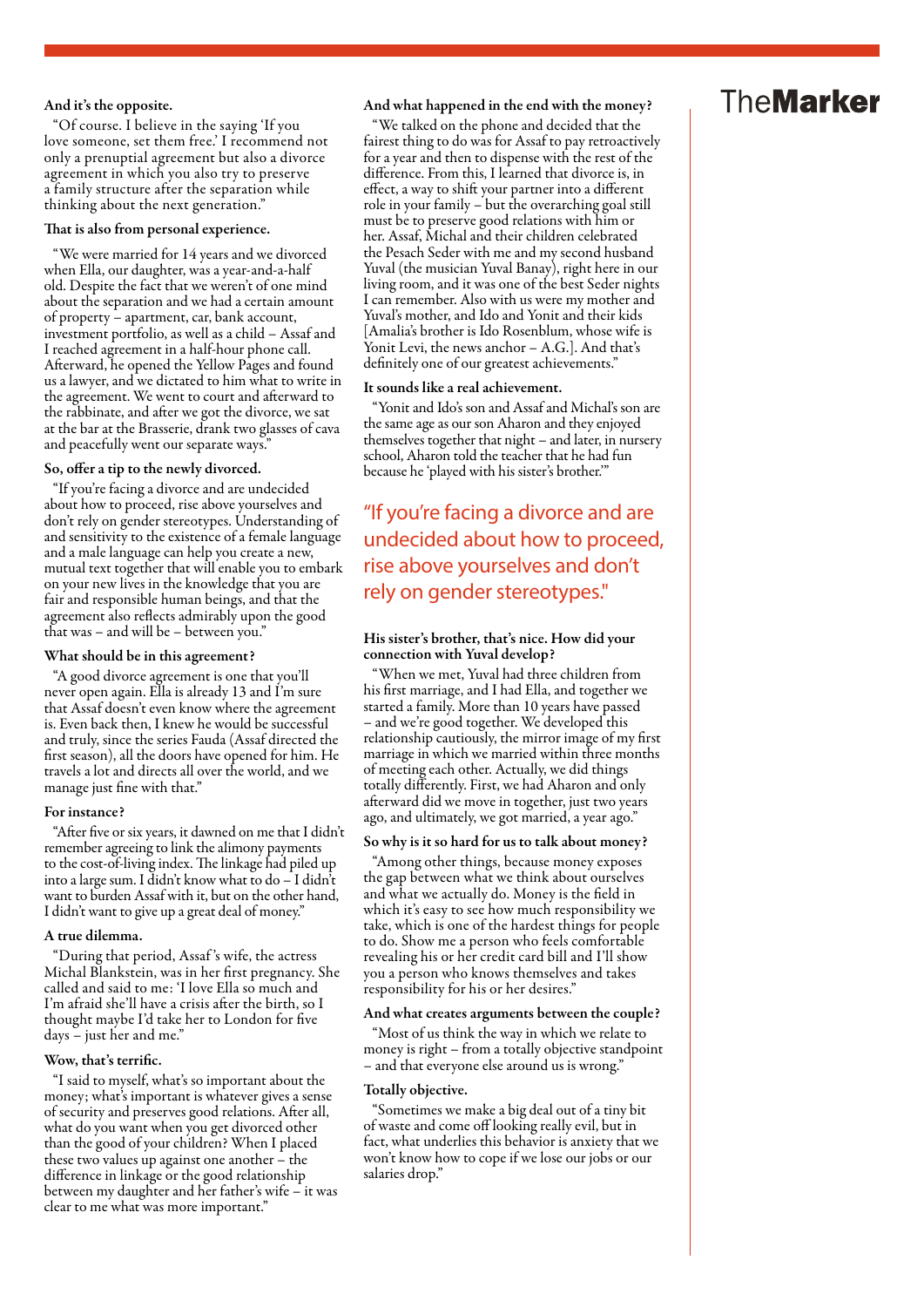Is there also a difference between men and women in relation to money, or is it all just stereotypes?

"In many families, the roles are similar – men are responsible for long-term financial planning and women for everyday planning, and this apparently produces constant conflict."

#### Because the man thinks he's "bringing in the money" and the woman is out spending it?

"Naturally, this is what happens when the woman is responsible for filling up the refrigerator and making sure everyone has shoes and clothing. Many times, the two partners have opposite styles in this respect and this is clearly reflected when it comes to money. One common combination, for instance, is the 'miser' and the 'spendthrift,' images that were created in the family over the years. In Emotionally Focused Couples Therapy (EFT), we understand that something that appears to be about money actually stems from a much more vulnerable place. For example, when the man is, in effect, trying to say: It's important to me that you see the effort I'm making."

#### And how are the roles divided in mediation?

"Many times, the woman is the Minister for Emotional Affairs and she knows what everyone is feeling and what their needs are. The man is Minister of Foreign Affairs and he knows what the law says; he looks toward the future and he also does all the negotiating for the family."

#### How is this expressed?

"Right at the beginning of my work as a mediator, I noticed that men and women behave differently during divorce mediation. They arrive at these critical negotiations with extremely different negotiating styles, even if their goal is actually similar: to obtain the largest share of the assets that accumulated during their relationship. Men tend to use legal arguments more easily and to do it, at least seemingly, in a level-headed way. For example, by saying 'I was reading on the internet, and I don't have to pay alimony to my wife after the divorce.' As opposed to this, women many times base their arguments on the collapse of the family, in a relatively more emotional way, as in 'Why are you doing this to me? How do you think I'm going to manage on NIS 4,000 a month?"

#### And this harms the women?

"Mainly the women, because when the relationship cracks apart and they come to mediation, the man already has a lot of experience in negotiating, while she, from her standpoint, has lost her main source of power, that is, explaining to him how he feels. So it turns out that without her, he can't know how he's feeling and she finds it difficult to conduct negotiations. There's helplessness on both sides."

#### Who generally pushes for mediation, the man or the woman?

"We tend to think that mediation is something conciliatory and is better suited to women, but frequently the opposite is true. In mediation, there's something psychological that tends to favor men due to their ability to negotiate. In addition, feminine morality, which centers on preserving the relationship, is liable to be used as leverage through which women are pressured to sign agreements that are not good enough. And it must also be admitted that the emotional style of argument

is liable to arouse reservations among mediators who don't have a therapeutic background. I'm not trying to frighten women and tell them not to go to mediation; I'm just saying that it's not simple and that it would be good if the woman came with someone to represent her. It will work in her favor."

#### But if the woman could lose a great deal of money, maybe it's preferable for her to go to court.

"In the mediation model I work with, each side receives legal advice. With me, it's generally one of two attorneys, Shmuel Moran or Judith Meisels, but of course, there are lots of good lawyers."

#### How does it work? Each member of the couple gets one of the lawyers?

"Yes. Their advice is given only at certain points during the process: in the beginning, in order to give a general picture of the couple's rights and obligations, and subsequently at other crossroads. With me, the process is concentrated. This model is anchored in U.S. law, meaning that the lawyers are obligated not to represent the sides if the mediation should break down and they go to court. This ensures the attorneys' interest in and commitment to mediation."

#### Those two attorneys are married, no?

"Yes, they are a married couple who had separate law firms for years before they met and then kept their firms totally separate. They simply have a similar vision regarding the importance of maintaining good relations among the family members. To carefully dismantle all the bombs, it's necessary to possess legal knowledge and mediatory abilities, as well as a therapeutic approach."

### **TheMarker**

"We tend to think that mediation is something conciliatory and is better suited to women, but frequently the opposite is true."

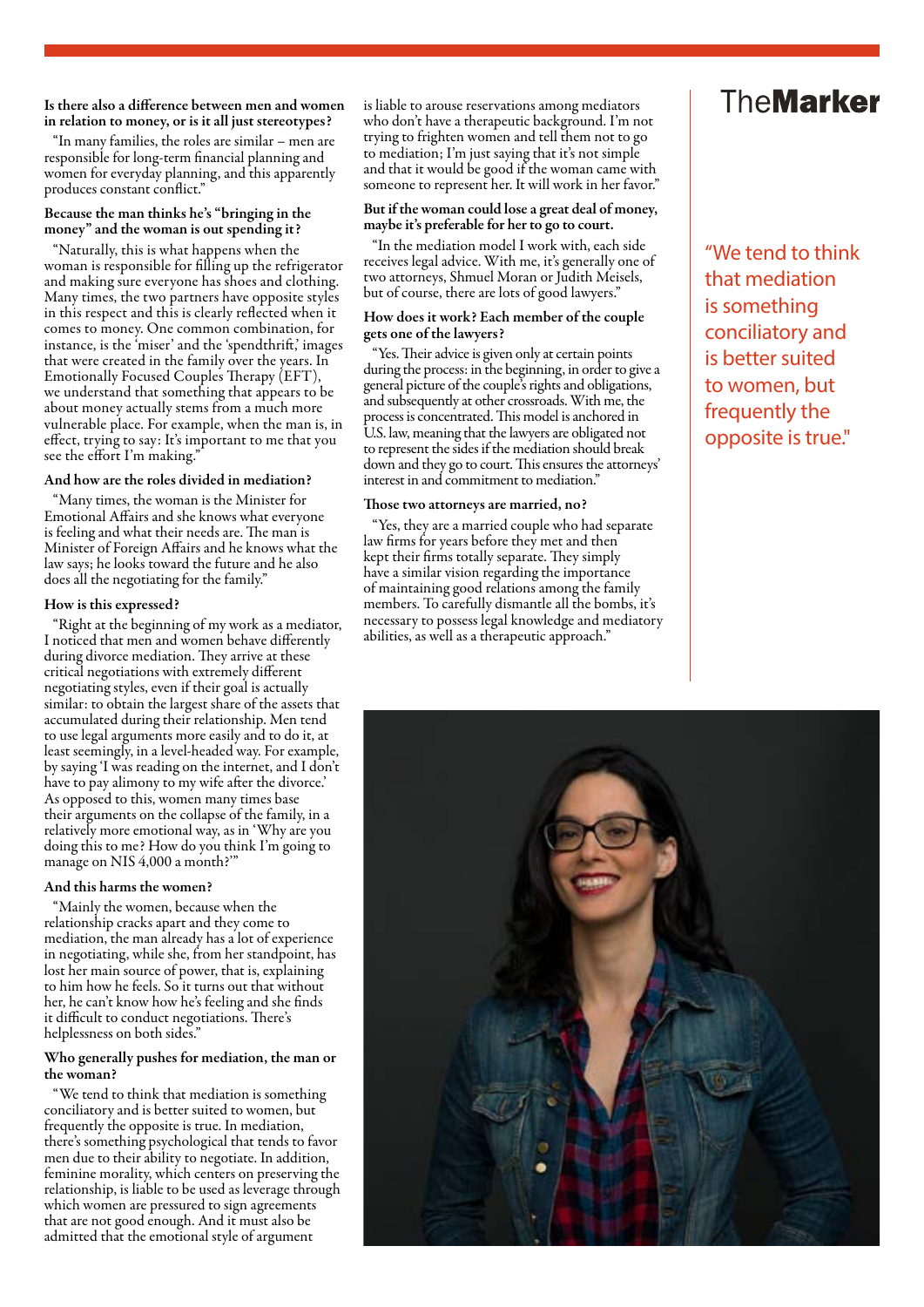#### Give us an example.

"I had a couple in which the husband made lots of concessions of the type he probably wouldn't have made if they had gone to court. Every time there was a conflict, he would say: 'What kind of startup is this, that I'm getting divorced so fast' and I would say: 'You're handsome and well-off, imagine yourself two years from now, you have a girlfriend and you're on the beach in Zanzibar. Would you want to get an email from your wife's lawyer? How much is it worth to you?'"

#### Do people sometimes need to hear this?

"It's not rational to expect people to rise above themselves, certainly not in such a situation. Many times, they discover that this idiotic quarrel is producing a mountain of garbage. I had a couple who came to couples therapy after the husband cheated on his wife. I asked them what had been good when things were good, and they sat in silence. They couldn't remember. But very slowly, it came out. They came twice a week and worked so beautifully, and in the end, they found themselves. Last New Year's Eve, they called and made an appointment again. I thought something had happened. It turned out that they wanted to thank me for the miracle that occurred. Half a year after ending their treatment, they were having a romance with each other, like a second chapter. There are basic things people don't understand, like women who think their standard of living can be maintained also after the divorce. That's not assured anywhere."

#### How can all of this be traced back to the choice of a partner?

"Many times, we choose a partner with a characteristic that also exists also in us but we were taught to deny it, like extravagance. The relationship with our partner enables us to be in touch with this rejected piece of ourselves while at the same time condemning it. The interesting thing is that we behave in ways that intensify the identification of our partner with the role we assigned to him or her, and thus I become more and more like a policewoman, let's say, and he becomes more and more extravagant. This mechanism is called 'projective identification.'"

#### How do you reach financial relaxation between couples?

"I often recommend to couples that each of them should have a bit of independent money that they can use to spend on whatever they want without having to give an account and also without having to tell what they spent it on. This also suits couples with good relationships. The happiest couples have both joint money and separate money."

#### Are you in favor of secrets between the couple?

"I'm in favor of privacy, and there's a difference. Secrets begin in a place where there's no privacy. Actually, the more one side is walking on eggshells and trying to conceal his or her needs, the greater the chance that there will be financial betrayal."

#### Financial betrayal?

"Yes, for instance, when one member of the couple racks up a major debt they don't tell about or when one of them takes money out of savings to cover a failed investment. People lie to each other about things they buy. It could be that it's really not so terrible to lie about whether something was on sale or not, but you have to ask yourself why you lied in the first place."

#### Maybe it's worth it not to argue?

"Yes, or in order to avoid being yelled at, but of course, this won't achieve any long-term goal. The money itself, in a case of financial betrayal just as in the case of having an affair, is not the main thing – rather, it's the betrayal of trust. We think secrets are not a big deal; the problem is that trust has been damaged. Financial betrayal is dangerous for relationships."

#### What about the classic form of betrayal?

"Betrayal is one of the things about which we have the least information. Assuming that people tell me the truth during treatment, I think it's less common than what people say. In any case, in both financial betrayal and romantic betrayal, the feeling of the betrayed one is the same: you didn't see me or you lied to me. There's more talk about romantic betrayal even though the feelings are identical."

#### Before you gave us some financial questions that young couples can ask. What do you recommend for more mature couples?

"What did you learn from your parents about money? What are your financial goals? What are your fears regarding money? Would it be worthwhile to join our accounts together? Or should we leave them separate? Or have both joint and separate accounts? How much can each one of us spend without consulting the other partner? How much money do we need to save in order to attain our goals?"

#### Do you and Yuval talk this way at home?

"I can say to Yuval: 'I'll be by your side when you're old, but when I get really old, it's not certain that you'll still be by my side.'"

#### Because he's older than you are?

"Yes, by 12 years. And he can counter: 'Today we're living in your apartment and what will happen if we're no longer together – where will I live?' When you lay everything out on the table, you find solutions for every situation."

#### Are there other mistakes we make as couples?

"We assimilate our parents' attitude toward money from such an early age that it seems totally natural to us. Maybe I'm the kind of person who goes shopping when I'm upset, maybe I think that people who take out insurance are ridiculous, maybe I buy only brand names, maybe I make a 'for' and 'against' list when I go to buy a baby pacifier – all of these behaviors are examples of influences from the home, which will govern us if we don't govern them."

#### And these are the things that come up in treatment.

"We show couples that their mechanisms are creating complications for them. When they're stuck and still don't know how to talk about their more sensitive needs and about their partner's sensitivity to their economic situation, they are in a state of self-defense. It's being trapped in a loop in which each side's method of defense sets off all the other side's alarm bells, and this simply causes them to do things that raise their partner's anxiety level even higher."

#### How did you get into Emotionally Focused Family Mediation?

"After my parents separated, my father got

### **TheMarker**

"Many times, we choose a partner with a characteristic that also exists also in us but we were taught to deny it, like extravagance."